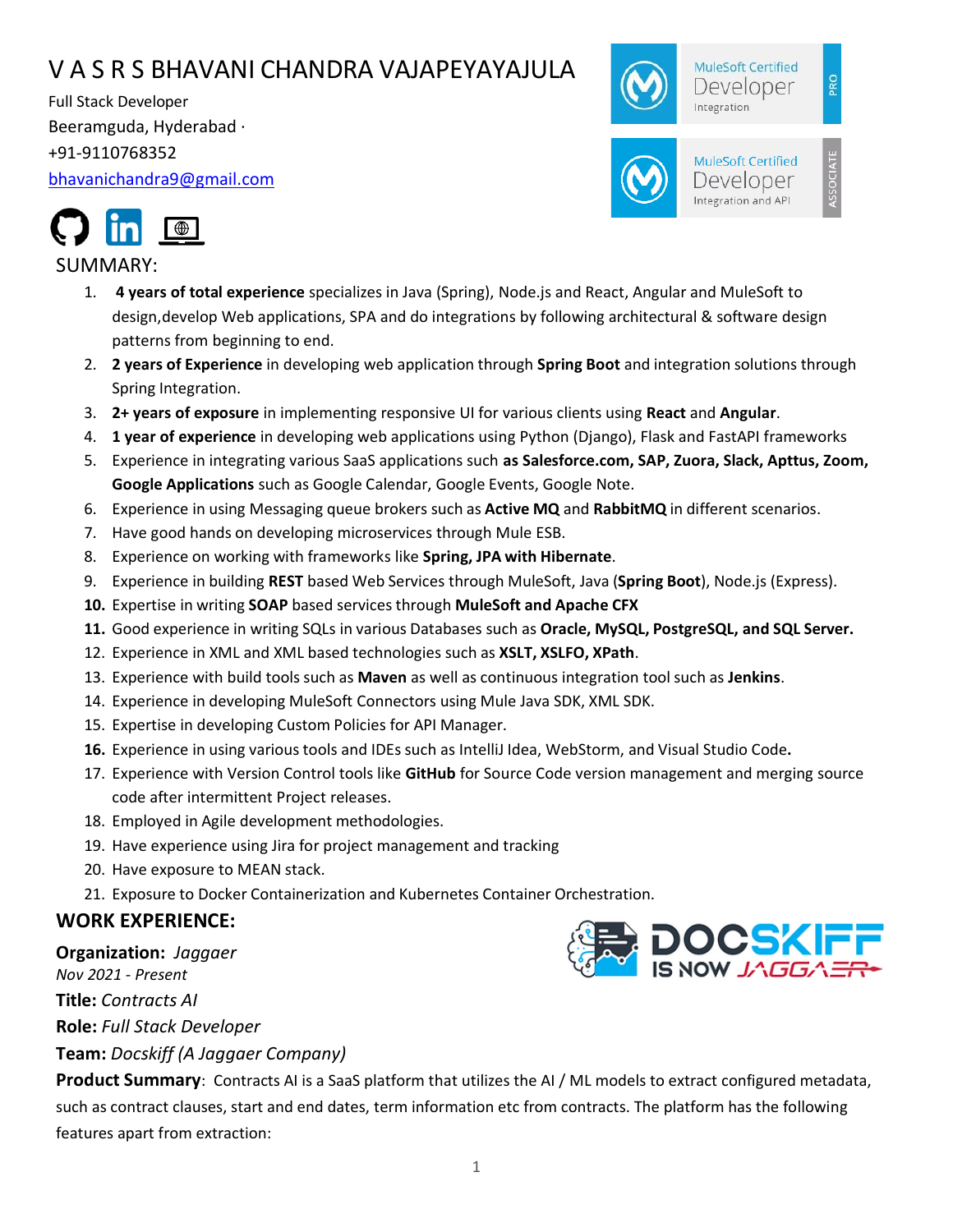- Clause Analysis Analyses the clause standards configured by the user
- Search any semantic text / clause in any contracts
- Compare two contracts
- Integrations with various data warehouse systems and SaaS applications.
- Dynamic Dashboards Generates beautiful dashboards from the extracted data.
- Lineage Represent the hierarchical versioning of contracts.

**Responsibilities:** As part of the team, I work on the Web Application (UI and API) that interfaces the actual ML engine. My responsibilities include but no limited to:

- Do Research and Development to design a proper solution for the requirement.
- Keep good documentation about the requirement.
- Be an individual contributor that works in the bounds of the product.
- Fixes bug and do enhancements for any part of the product.

**Tools of trade:** Python (Django), Angular, Node, NPM, Poetry (Python), Pip, PyCharm, Visual Studio Code, Draw.io, Jira, Confluence, Bitbucket/GitHub

**brillio** | Standav

# **Organization:** *Standav Labs Private Limited*

*June 2018 – Nov 2021*

**Acquisition:** *A Brillio Company* **Projects:**

**Title:** *UCM Projects* **Role**: *Software Engineer (MuleSoft, Node, React)* **Client:** *UC Merced, CA, USA*

**Project description:** There are several integrations done in UC Merced, including but not limited to

- Canvas to Banner Integration MuleSoft
- Auth0 JWT Client Provider Solution Node, React, MuleSoft
- Deprovisioning of Users (Zoom and Box) MuleSoft
- Development of Custom Policy and Custom Connector MuleSoft

# **Responsibilities:**

- Analyzing business requirements and translating to functional and technical specifications.
- Designed the architecture and solution to Auth0 JWT Client Provider
- Created an UI for interfacing the applications with Auth0 through React
- Developed complex integrations using Mule 4.3.0
- Involved in process of deployment in Cloud Hub via Bamboo.
- Maintained the Version Control using Git.
- Developed Scheduled Cron jobs, Synchronous/Asynchronous Services, transformation using DataWeave in Anypoint Studio.
- Developed RESTful services in Mule ESB based on SOA architecture.
- Worked on Auth0 Hooks and the ecosystem.
- Used MuleSoft Secure Properties Placeholder to generate encrypted credentials.

# **Title:** *Doordash*

**Role**: *Software Engineer (MuleSoft)* **Client:** *Doordash, CA, USA*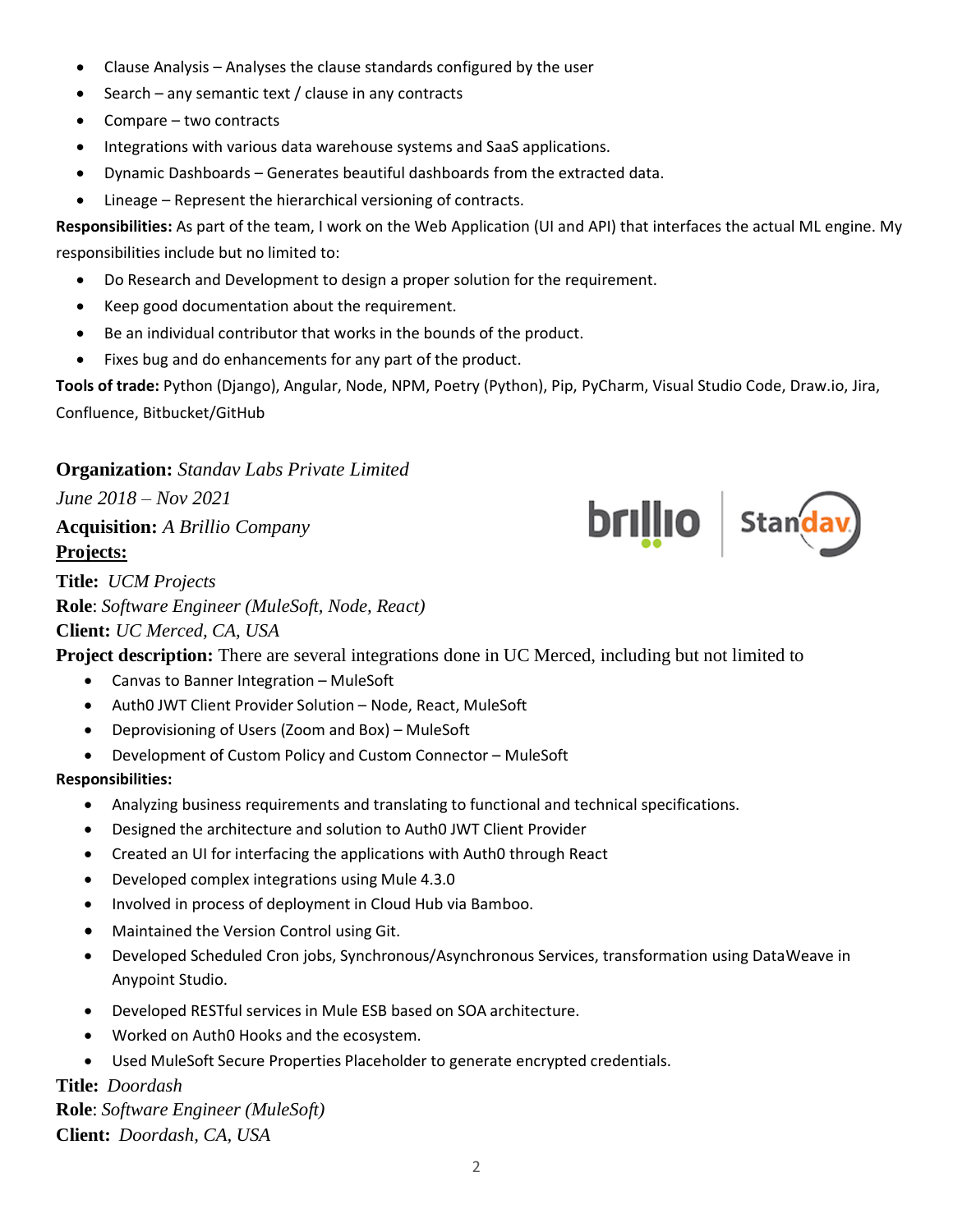**Project description:** There are several integrations done in Doordash, including but not limited to

- Schwab Workday Integration: To Sync new hires in Workday and Schwab.
- PactSafe (Ironclad) Google Drive Integration: To sign and automate Contract Documents with clients.
- Snowflake NetSuite Integration: To save Journal Entries in NetSuite.
- Workday NetSuite Integration: Sync Employee Details in Workday.

#### **Responsibilities:**

- Analyzing business requirements and translating to functional and technical specifications.
- Developed complex integrations using Mule 4.3.0.
- Maintained the Version Control using Git.
- Developed Scheduled Cron jobs, Synchronous/Asynchronous Services, transformation using DataWeave in Anypoint Studio.
- Developed RESTful services in Mule ESB based on SOA architecture.
- Involved in the configuration process of release and configuration management using Jenkins Pipeline.
- Involved in process of deployment in Cloud Hub via Jenkins.
- Used MuleSoft Secure Properties Placeholder to generate encrypted credentials.

# **Title:** *SAP – Upkeep Material Management and Plan Maintenance* **Role**: *Software Engineer (MuleSoft)*

# **Client:** *Upkeep, Los Angeles, CA, USA*

**Project description:** The project's main aim is to integrate SAP with Upkeep for various business process such as, Material Management – Part Sync, Purchase Order, and Asset Sync and Plan Maintenance – Work Order Sync and update. The integration is achieved through SAP Standard BAPI Functions and MuleSoft Platform. **Responsibilities:**

- Participated in requirement analysis and data mapping using MuleSoft Platform.
- Analyzed business requirements and translated functional and technical specifications.
- Designed the sequence diagrams and architecture diagrams for the requirement.
- Implemented various microservices to fulfill the requirement.
- Developed API to interface with SAP through various Standard BAPI / RFC functions.
- Participated in design and architecture of API framework for auditing and error handling.
- Deployed the recipes in different MuleSoft Environments.
- Configured Mule Standalone in AWS EC2 Instance.
- Created a knowledge base for customers to follow with the integration and pre-requisites.

# **Title:** *Ecolab: Order Tracking and Logistics***Role**: *Software Engineer (MuleSoft)* **Client:** *Ecolab Inc., St Paul, MN*

**Project description:** As a part of Supply Chain Modernization program, designed and Developed APIS that provides real time order status, tracking and customer service leveraging MuleSoft platform to communicate with SAP, Salesforce, Azure Service Bus, SQL Server, and logistics aggregator- 4kites.

# **Responsibilities:**

- Participated in requirement analysis and data mapping using MuleSoft Anypoint Integration platform.
- Analyzed business requirements and translated functional and technical specifications.
- Involved in designing data integration flow to store data in the Customer Domain and document the design for development.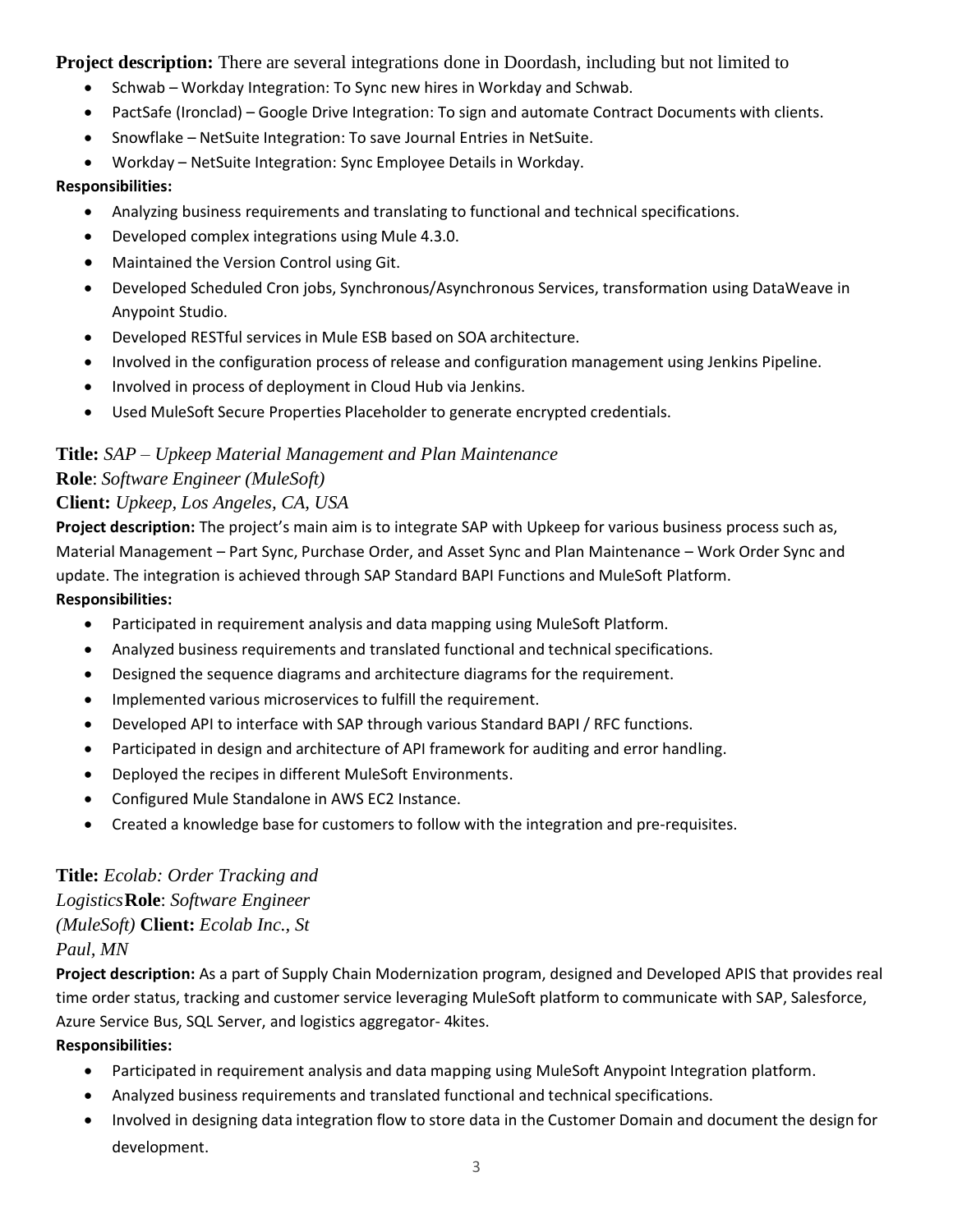- Developed APIs integrating SAP and 4KITES processing IDOCS, transform and send information to 4Kites Aggregator.
- Developed Order Status APIS consuming SAP BAPI, Order Status Mobile and Web APP and customer service APP.
- Worked with Data modeling team to design the data service APIS to store the logistics shipping information in SQL Server.
- Designed APIS specification using RAML 1.0.
- Worked with SaaS application Mule Anypoint connectors SAP, Database, Azure Service Bus.
- Integrated Data sources like SAP, Azure, 4Kites, SQL server, Salesforce with MuleSoft Anypoint Platform.
- Created Micro Services and Composite services, involved in service orchestration.
- Generated encrypted credentials using MuleSoft provided secure-configuration-tool.
- Involved in configuration and release management process on CloudHub using Jenkins, Maven, Git
- Worked on Mule version 4.2.

# **Title:** *LCX Connect*

**Role:** *Software Engineer (*MuleSoft, Angular*)*

# **Client:** *Internal Product - Standav*

**Project Description:** The Project focused on increasing sales revenue by reducing the sales conversion and realization time and improving productivity by adding the power of various workflows in enterprise messaging platforms such as Slack, Skype which is done through integrating various SaaS based applications through Anypoint Platform. **Responsibilities:**

- Participated in the requirement gathering, and architectural design of the application.
- Responsible for designing and implementing the UI/UX for the app in Angular
- Responsible for design of the Data Models for Database and Used JDBC to save data in cloud database.
- Involved in development of functional and technical specification document.
- Designed real-time flow charts of the application.
- Created complex APIs to connect to various services such as Salesforce, Slack, Zuora, Database (MySQL), Email.
- Developed workflows for integration and automation of the services.
- Involved in the deployment of application to CloudHub using Anypoint Studio and through Jenkins CI/CD process.
- Migrated the project from Mule 3.9.0 to Mule 4.2.2

# **Title:** *Fasttrack*

**Role:** *Software Engineer (MuleSoft, React)*

# **Client:** *MuleSoft, San Francisco, CA*

**Project description:** Designed and Developed APIS for Customer and Partner Portal provides features like Sandbox environment, ROI calculator and PDF downloader integrating Slack, Salesforce, Google calendar, SMTP, VM, Zoom and Database leveraging MuleSoft platform for managing partner documents.

# **Responsibilities:**

- Developed data validation integration interfaces for FastTrack on Quicksilver platform.
- Designed and developed the UI/UX in React.
- Created the Knowledge base and Checklist for maintaining the Application related information.
- Involved in development of functional and technical specification document.
- Worked with Jira for development workflow.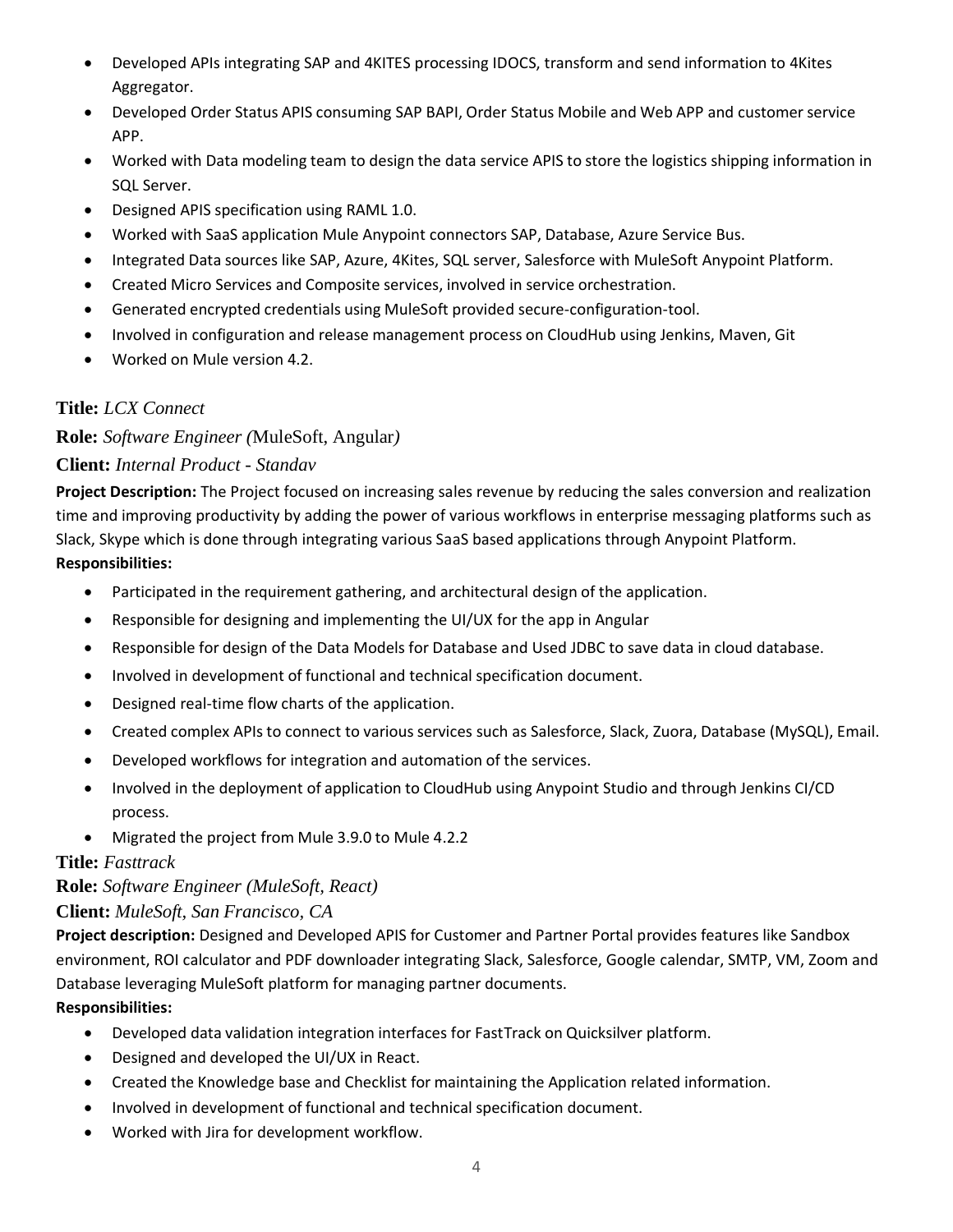- Designed entities and respective associations using RAML.
- Developed APIS integrating data sources Slack, Salesforce, Google calendar, SMTP, VM, Zoom and Database with MuleSoft Anypoint platform
- Designed and Developed PDF generator for customers to download PDFs for ROI calculations.
- Developed release and configuration management with Jenkins Pipeline.
- Developed Synchronous/Asynchronous Services, transformation using DataWeave in Anypoint Studio.
- Developed RESTful services in Mule ESB based on SOA architecture.
- Developed a robust Exception handling for the project.
- Implemented Data transformation through XSLT using JAXB.
- Used JPA(Hibernate) for database connectivity.
- Worked on Mule version 3.9.
- Used MuleSoft Secure-configuration-tool to generate encrypted credentials.
- Involved in Deployment process on Cloud Hub using Maven, Jenkins, Git
- Involved in integration testing for developed project and provided production support for the Mule application.

**Title:** Spring Integration:

**Role:** Software Engineer (Java – Spring)

#### **Client:** Rosetta Stone

**Project Description:** The project mainly focuses on the migration of various internal services as follows

- Talend to Spring Integration -> Moved various services from Talend to Spring Integration
- EJB to Spring Boot -> Migration of Payments gateway used by the client to Spring boot.
- Zoom API for Webinars: A spring boot layer for Zoom Webinars API

#### **Responsibilities:**

- Requirement gathering
- Involved in the design and architecture of the migrations.
- Developed microservices through Java Spring Boot
- Created various reusable channel-based services to use in Spring Integration framework
- Understand legacy code and systems and migrate them to current standards.
- Integrated with various internal services and external payment gateway (Ingenico)

# **EDUCATION**

- B. TECH (ELECTRICAL AND ELECTRONICS), JUN 2017
	- CMR COLLEGE OF ENGINEERING AND TECHNOLOGY
	- 76.27%, with Best Merit Certificate
- INTERMEDIATE, NARAYANA JUNIOR COLLEGE, MAR 2013 9
	- 93.4%, High School Level mostly of Math, Physics, Chemistry.
- 10TH CLASS, BRILLIANT GRAMMAR HIGH SCHOOL, MAR 2011
	- $\bullet$  80.8%, 10<sup>th</sup> Grade Level

# **SKILLS**

- **Languages**: Java, JavaScript, Python
- **Web Designing**: HTML, CSS
- **Databases**: MySQL, MSSQL, Oracle.
- **Cloud**: AWS, Docker, CloudHub.
- **IDE**: Anypoint Studio, IntelliJ Idea, WebStorm, and Visual Studio Code/
- **Operating Systems**: Windows, Linux (WSL 2)